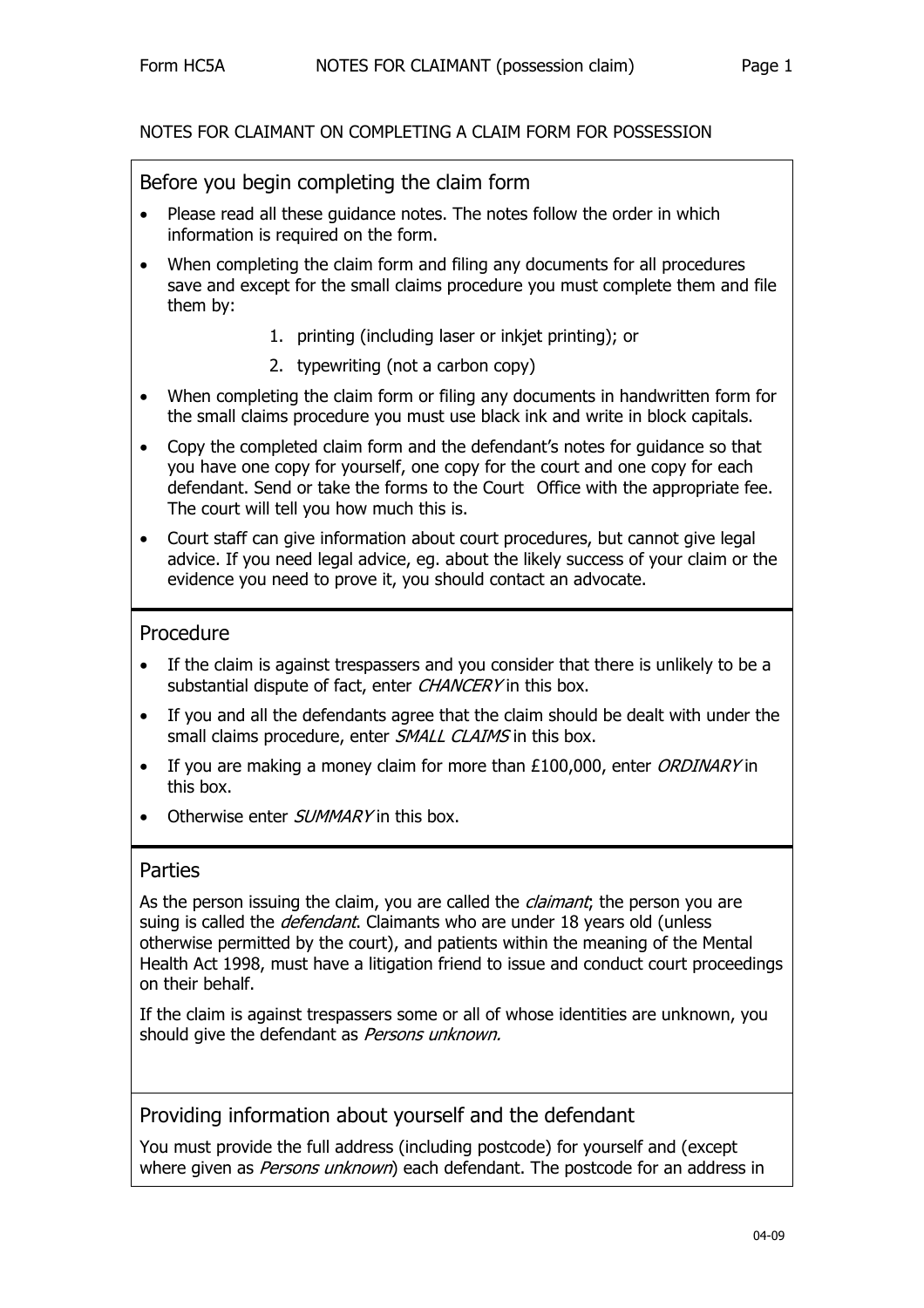the Isle of Man is in the Isle of Man telephone directory or online.

You must provide the following information about yourself and (except where given as Persons unknown) each defendant according to the capacity in which you are suing and in which each defendant is being sued.

When suing or being sued as:-

| an individual                                                    | You must give his or her full unabbreviated name where<br>known, including the first name, any middle name and<br>surname and his or her residential address (including<br>postcode).                                                                                                                                                                                                                                                                          |
|------------------------------------------------------------------|----------------------------------------------------------------------------------------------------------------------------------------------------------------------------------------------------------------------------------------------------------------------------------------------------------------------------------------------------------------------------------------------------------------------------------------------------------------|
|                                                                  | Where a defendant is a proprietor of a business, a partner in a<br>firm or an individual sued in the name of a club or other<br>unincorporated association, the address should be the usual or<br>last known place of residence or principal place of business of<br>the company, firm or club or other association.                                                                                                                                           |
|                                                                  | Where the individual (claimant or defendant) is trading under<br>another name, you must enter his or her full unabbreviated<br>name where known, and the title by which he or she is known<br>and the full name under which he or she is trading, e.g. John<br>Smith trading as Smith's Garage.                                                                                                                                                                |
|                                                                  | Where the individual is suing or being sued in a representative<br>capacity you must say what that capacity is e.g. Richard<br>Robinson as executor of the will of Mary Robinson (deceased).                                                                                                                                                                                                                                                                   |
|                                                                  | Where the individual is suing or being sued in the name of a<br>club or other unincorporated association, add the words<br>suing/sued on behalf of followed by the name of the club or<br>other association.                                                                                                                                                                                                                                                   |
| an unincorporated<br>business or firm                            | You must give the full name of the business followed by the<br>words (a firm), eg. Smith & Jones (a firm). The address given<br>may be either the residential address of one of the partners or<br>the principal or last known place of business of the firm.                                                                                                                                                                                                  |
| a company<br>incorporated or<br>registered in the<br>Isle of Man | You must give the company's full name, including the<br>appropriate suffix, ie. Ltd or Plc. You must give an address<br>(including postcode) which is the company's registered office<br>or any place of business in the Isle of Man that has a real, or<br>the most, connection with the claim e.g. a shop where goods<br>were bought.                                                                                                                        |
| a company<br>incorporated<br>outside the Isle of<br>Man          | You must give the company's full name including any suffix. If<br>the company carries on business in the Isle of Man, you must<br>provide an address in the Isle of Man which is either the<br>registered address under $s.313(1)(c)$ of the Companies Act<br>1931 or the address of the place of business having a real, or<br>the most, connection with the claim. If the company does not<br>carry on business in the Isle of Man, you must give an address |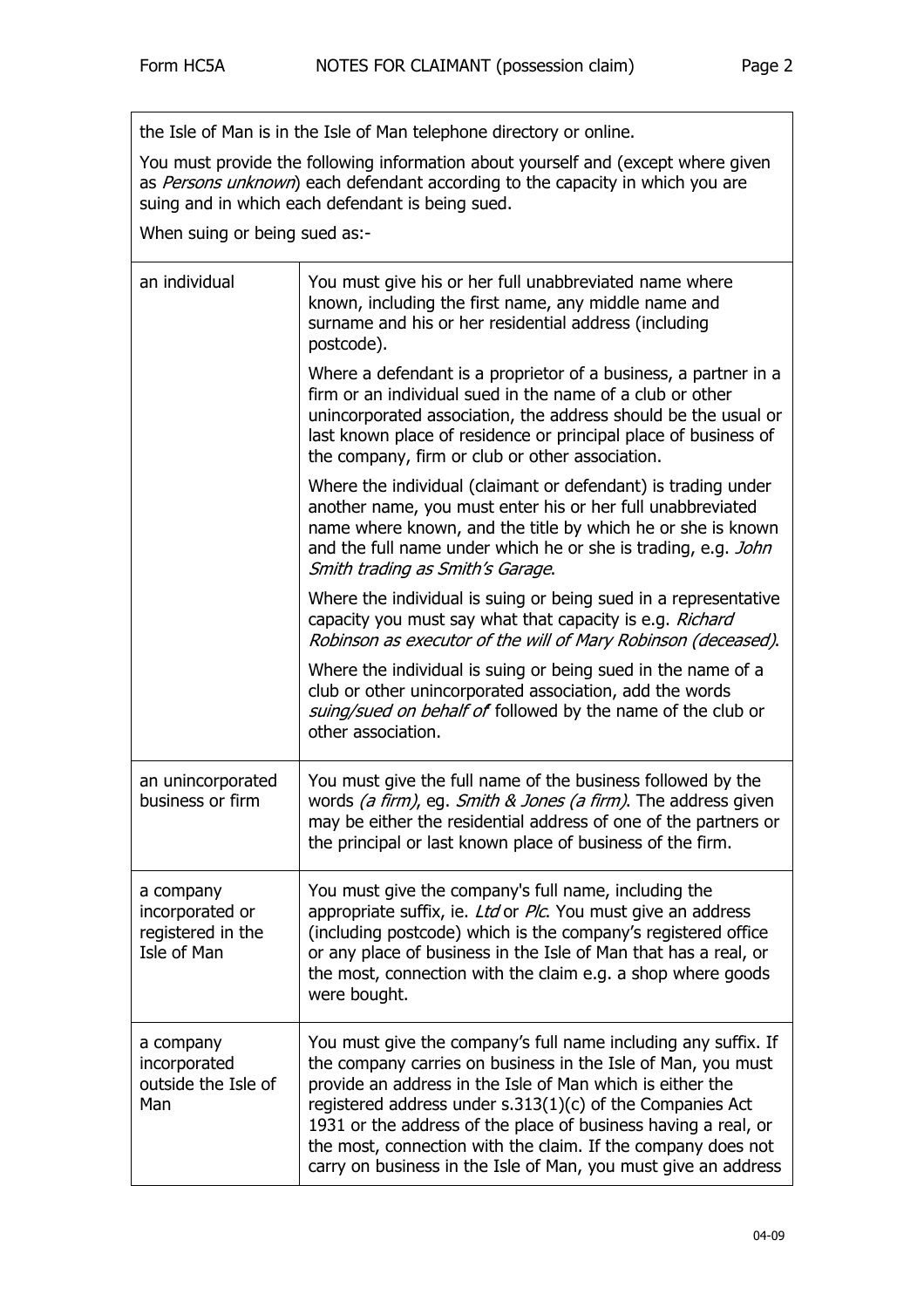|                                                                     | which is the company's registered office or place of business<br>that has a real, or the most, connection with the claim e.g. a<br>shop where goods were bought.                                                            |
|---------------------------------------------------------------------|-----------------------------------------------------------------------------------------------------------------------------------------------------------------------------------------------------------------------------|
| any other<br>corporation                                            | You must give the full name of the corporation, and an<br>address which is either its principal office or any other place<br>where the corporation carries on activities and which has a<br>real connection with the claim. |
| a person under 18                                                   | You must give the person's full name followed by a minor by<br>Mrs Jane Jones his litigation friend or, if the person is<br>conducting proceedings on his or her own behalf, a minor.                                       |
| a patient within the<br>meaning of the<br>Mental Health Act<br>1998 | You must give the person's full name followed by <i>by Mrs Jane</i><br>Jones his litigation friend.                                                                                                                         |

# Brief details of claim

Under this heading insert:

- the address or description of the land, possession of which you are claiming
- if you are claiming money as well, the amount claimed and the grounds of the claim, eg. arrears of rent.

# Particulars of claim

You do not have to include particulars of claim in the claim form. You can set them out in a separate document, which must be filed and served with the claim form. In that case, enter *attached*. The document must include the same heading (claim no., title of court, procedure, parties) as the claim form, all the following information, your address for documents and a signed statement of truth (see below).

1. Residential property

Tick the appropriate box.

2. Grounds of the claim

Tick the appropriate box and give further details as appropriate.

3. Claim against trespasser(s)

Give details of your interest in the land (eg. weekly tenant, freeholder) and the circumstances in which the land has been occupied without permission.

If you do not know the names of all the defendants, tick the box.

4. Money claim

If you are claiming money as well (eg. arrears of rent), give a breakdown of the amount claimed.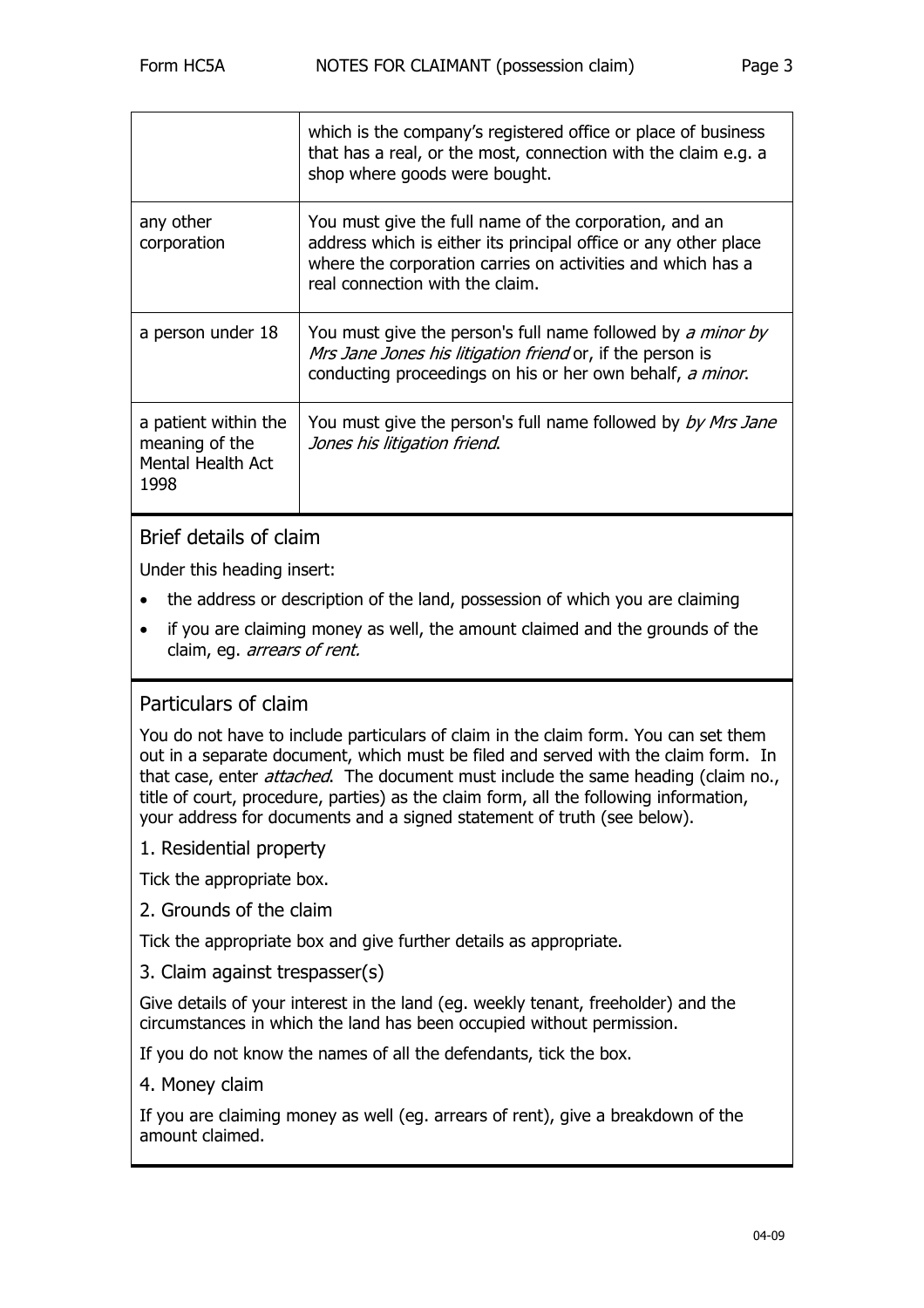Enter in this box the title, full names, address and postcode of the defendant receiving the claim form (use one claim form for each defendant). The address in this box must be in the Isle of Man, unless the defendant is to be served outside the Isle of Man (in which case you must obtain the court's permission). Use form HC8C Application Notice (permission to serve outside the jurisdiction) to make an application.

If a defendant is given as *Persons unknown*, insert To be served in accordance with rule 13.4.

### Statement of truth

This must be signed by you<sup>[1](#page-3-0)</sup>, or by your advocate or your litigation friend, if appropriate.

Address for documents and payments

Insert in this box the address at which you wish to receive documents and payments. The address must be in the Isle of Man. If you are willing to accept service by fax or e-mail, add details.

## Serving the claim form

j

If the claim is against trespassers as *Persons unknown*, the claim form may be served by either

- attaching copies of the claim form and any documents listed below to the main door or some other part of the land so that they are clearly visible and, if practicable, inserting copies of those documents in a sealed transparent envelope addressed to 'the occupiers' through the letter box, or
- placing stakes in the land in places where they are clearly visible and attaching to each stake copies of the claim form and any documents listed below in a sealed transparent envelope addressed to 'the occupiers'.

In any other case the claim form must be served by the coroner on each named defendant within the Isle of Man (If a defendant is represented by an advocate who is authorised to accept service, you may serve the claim form by taking or sending them to the advocate's business address.)

As to service on 1 or more defendants outside of the Isle of Man service must be effected pursuant to any relevant order after application is made to the court. Use form HC8C Application Notice (permission to serve outside the jurisdiction) to make an application. You will need to prove service of the claim form.

<span id="page-3-0"></span> $1$  Where the claimant is a company or other corporation, the statement of truth must be signed by a person holding a senior position in the corporation (as to which, see rule 1.4(3) of the Rules of Court).